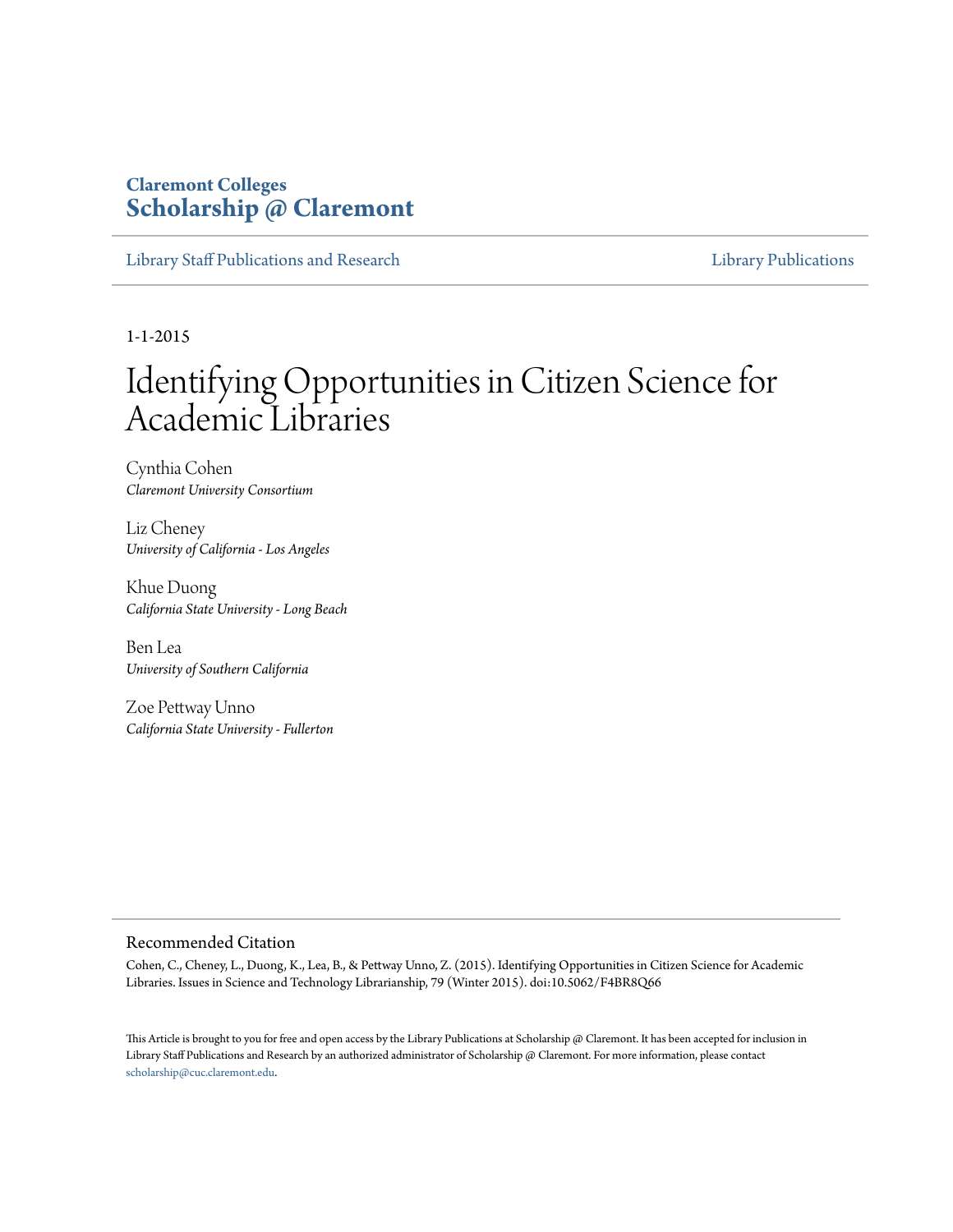Previous Next

**Issues in Science and Technology Librarianship Winter 2015** Winter 2015 DOI:10.5062/F4BR8Q66

B Board<br>B accepted

# **Identifying Opportunities in Citizen Science for Academic Libraries**

**Cynthia M. Cohen**

STEM Librarian; Reference and Research Services Coordinator Claremont Colleges Claremont, California cynthia\_cohen@cuc.claremont.edu

#### **Liz Cheney**

Science and Engineering Librarian University of California, Los Angeles Los Angeles, California echeneyl@library.ucla.edu

#### **Khue Duong**

Science Librarian California State University, Long Beach Long Beach, California khue.duong@csulb.edu

**Ben Lea** Science and Engineering Librarian University of Southern California Los Angeles, California blea@usc.edu

**Zoe Pettway Unno** Science Librarian California State University, Fullerton Fullerton, California zpettwayunno@fullerton.edu

### **Abstract**

Citizen science projects continue to grow in popularity, providing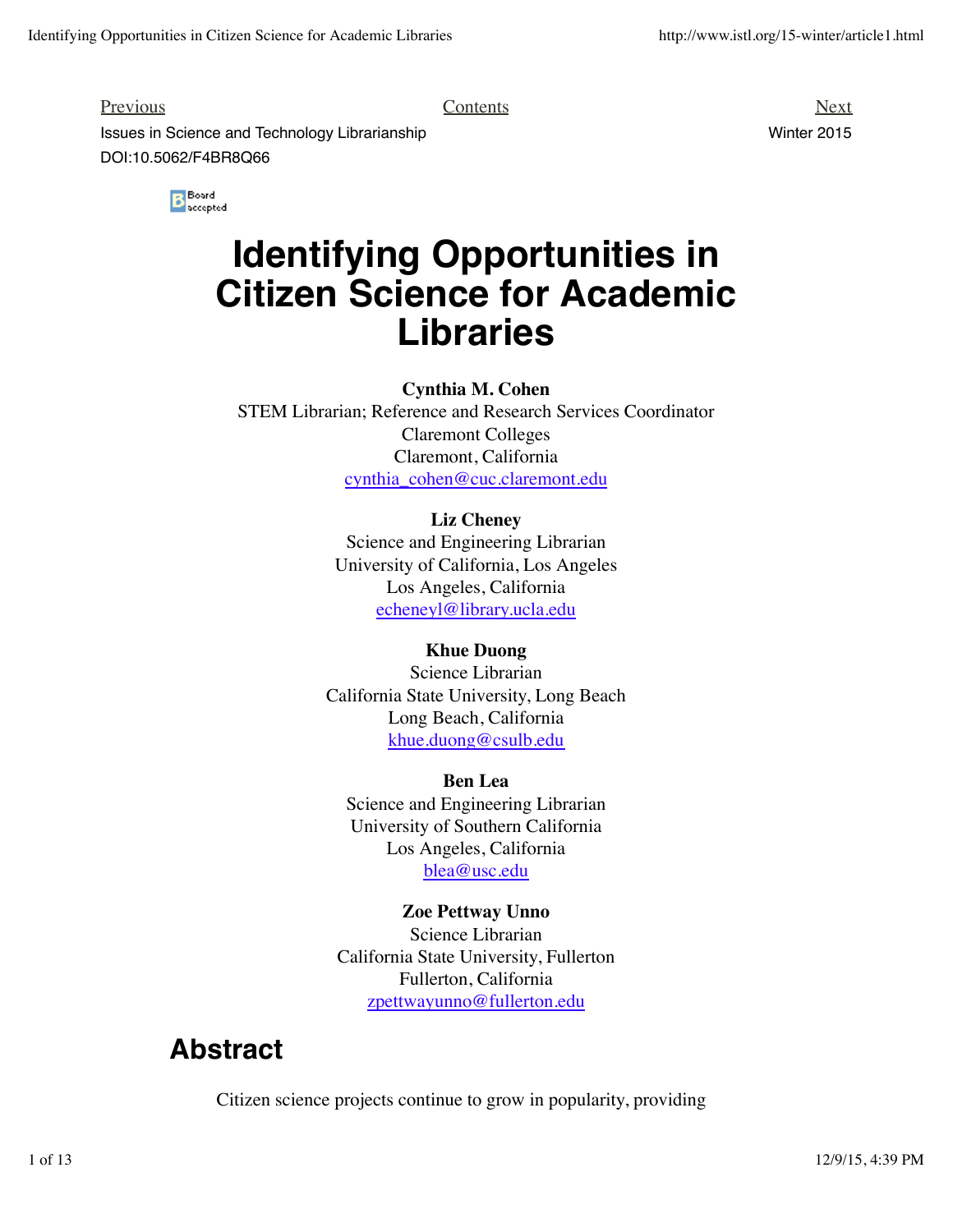opportunities for non-expert volunteers to contribute to and become personally invested in rigorous scientific research. Academic libraries, aiming to promote and provide tools and resources to master scientific and information literacy, can support these efforts. While few examples currently exist of academic libraries involved in citizen science, this article identifies potential roles in community building; data curation; scholarly communication reform; and provision of space, technology, and resources.

## **Introduction**

This article has its roots in two programs organized by the Science  $\&$  Engineering Academic Librarians-South interest group of California Academic & Research Libraries (CARL/SEAL-S), with which the authors are all affiliated. Through these programs, we introduced attendees to citizen science--a popular topic in the sciences that many librarians are still unfamiliar with--and investigated how academic libraries are already involved, or could become involved, in citizen science. This article summarizes, provides context for, and expands upon these prior educational and exploratory efforts.

## **Overview of Citizen Science**

To give a sense of the scope of citizen science, this section outlines different types of citizen science efforts and enumerates project examples in a variety of disciplines and formats.

### **Definition and History**

Citizen science, also called crowd-sourced science, is the practice of non-experts contributing to or engaging in scientific research. The Cornell Lab of Ornithology (which spearheads many citizen science efforts and acts as a national leader in this field) defines citizen science as "projects in which volunteers partner with scientists to answer real-world questions" (Defining Citizen Science 2015). These projects might include collecting or analyzing data, observing and recording natural phenomena, or developing software or instrumentation. Citizen science projects promote public engagement with science and bolster researchers' own efforts by providing more volunteers and/or computing power.

Citizen science as a partnership between professional scientists and lay volunteers is a relatively recent phenomenon. Early scientific efforts required no specific training or qualifications and rarely took the form of paid positions; instead, investigations were often carried out by individuals in possession of other sources of income and sufficient leisure time (Haklay 2013). As scientists developed into a professional class beginning in the late nineteenth century, certain fields such as archaeology, ornithology, and astronomy made heavy use of non-professional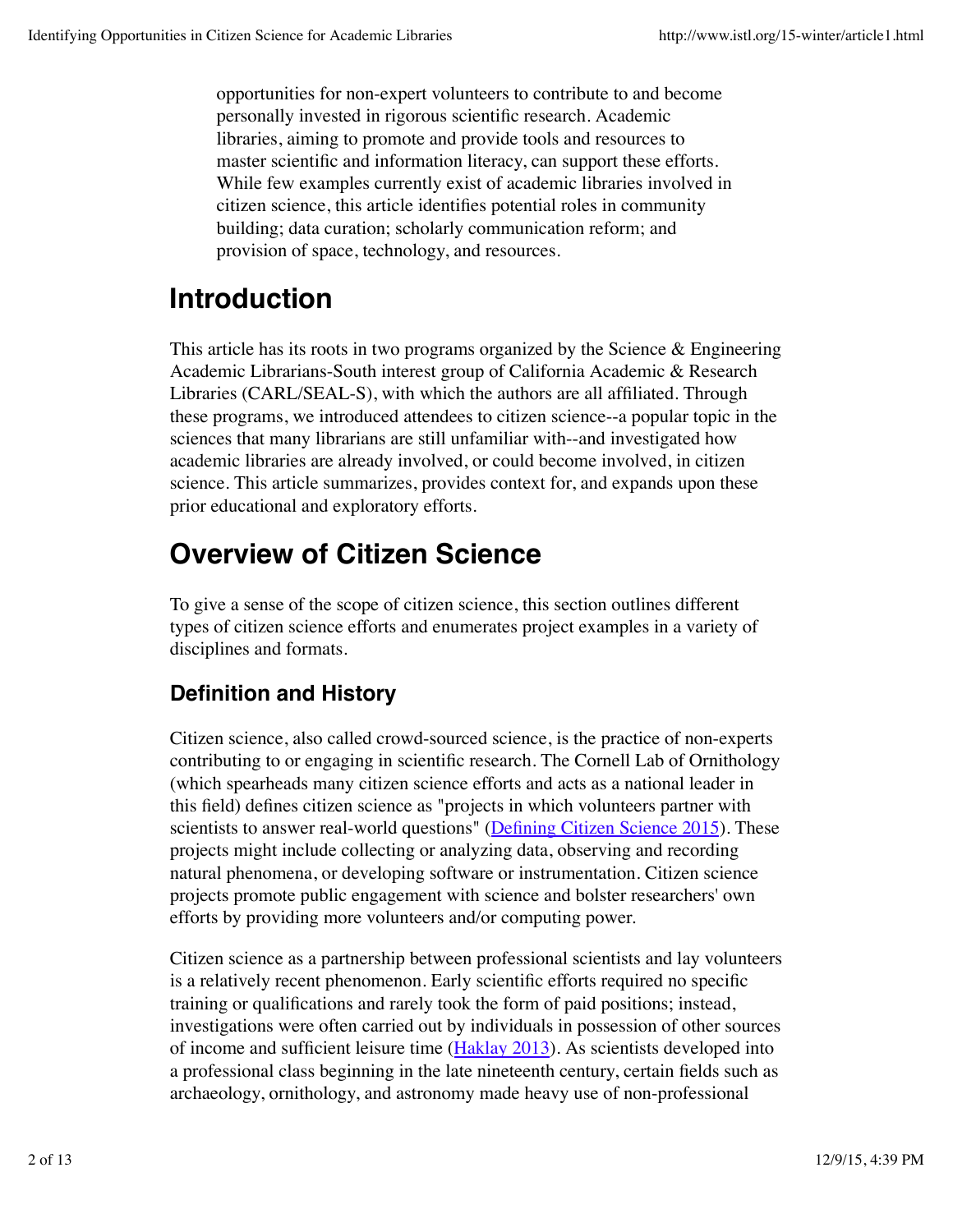volunteers or enthusiasts (Haklay 2013; Silvertown 2009). More recently, people in industrialized countries have enjoyed shorter working hours, more leisure time, and an increase in basic scientific education; this gradual shift has contributed to the profusion of volunteers for citizen science (Haklay 2013).

#### **Scope of Citizen Science Activities**

Citizen science programs cover a broad spectrum of academic disciplines and vary widely in what is required of participants in terms of time commitment, travel, and use of technology. The citizen science community can therefore accommodate volunteers with different interests, skill sets, and amounts of free time. Consequently, one benefit of citizen science is its openness to people of all ages and walks of life. Certain projects involving simple counting or identification can make use of school-age (or even preschool-age) children as volunteers. Other projects rely on older children, teenagers, or adults but do not necessarily require subject expertise. Some programs provide orientations, training, or reference materials to ensure that participants are providing reliable data.

There is some debate in the citizen science community about whether projects relying on simple categorization or data analysis fall within the realm of citizen science. In early 2013, Open University faculty member and researcher Adam Stevens argued that such projects are more akin to "data crunching" than the difficult work of interpretation that makes up true science (Stevens 2013). Others, such as Caren Cooper, a Research Associate at the Cornell Lab of Ornithology, assert that such a narrow definition of citizen science overlooks the inclusive, collaborative nature of this type of research  $(Cooper 2013)$ . In this article, we take an expansive view of citizen science in order to give readers a feeling for the breadth and variety of citizen science projects and related fields.

Given this broad definition, we can classify projects into active and passive categories. Active projects include those in which participants gather information; for instance, they might make observations, gather data that are later analyzed by trained researchers, or help design software or instrumentation. For passive projects, volunteers contribute by offering physical space or computing power to an investigation. This might involve installing software or connecting a sensor to their personal computers, or placing traps, sensors, or other types of instrumentation in their yards.

Data for citizen science projects can be gathered indoors or outdoors, thanks to the great variety of citizen science research and the near-ubiquity of mobile technology. While many projects rely on volunteers gathering data out of doors or traveling to a specific location to take part in research, others ask participants to play games or complete tasks through a web interface or using their mobile phones. This creates a low barrier to entry (Newman et al. 2012) as well as increased visibility and outreach for researchers.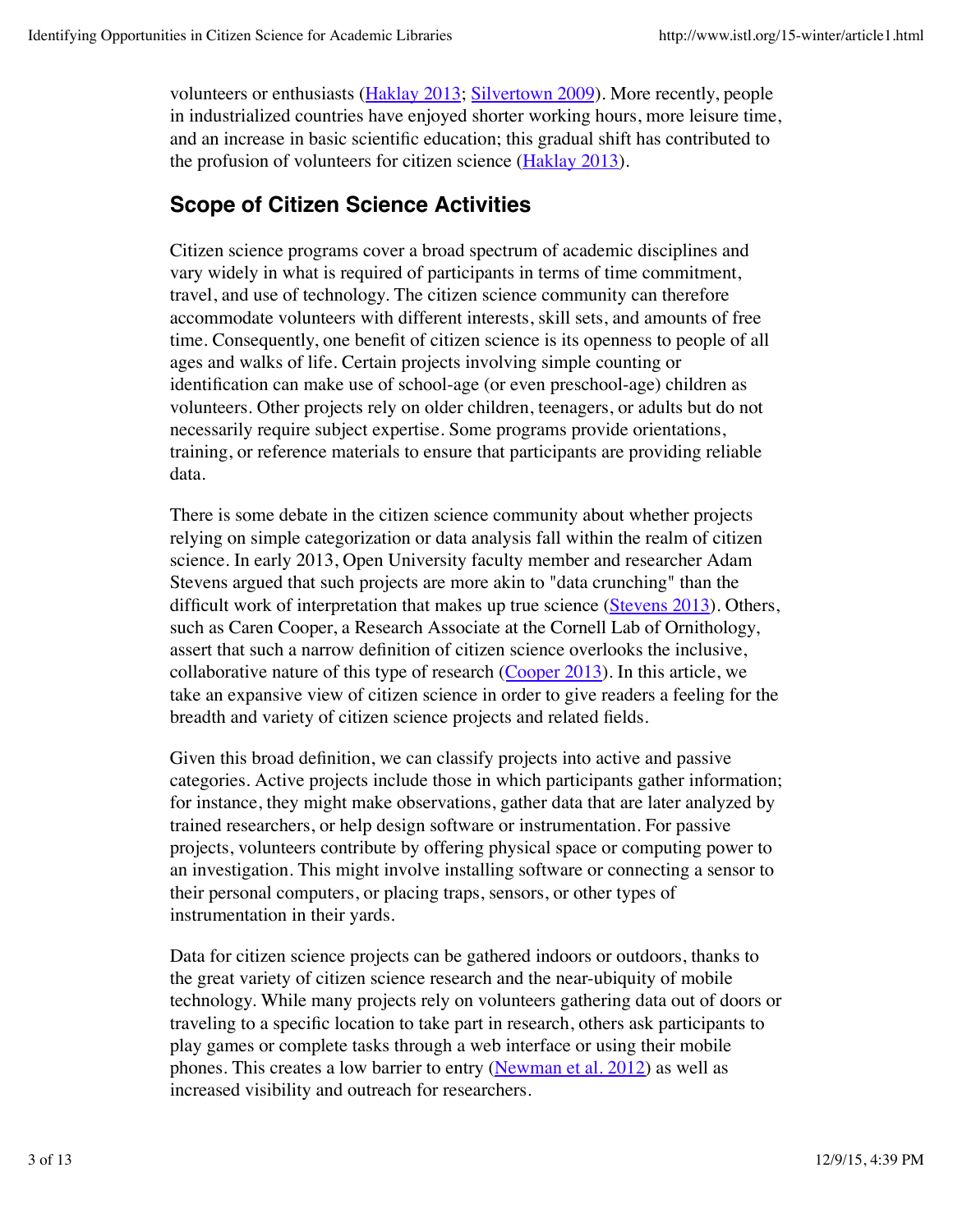Web-based projects are sometimes called "citizen cyberscience," a term coined by François Grey in 2009. Citizen cyberscience projects can be further divided into three categories, as described by Muki Haklay (2013) in *Crowdsourcing Geographic Knowledge*: volunteered computing, volunteered thinking, and participatory sensing. Examples of these subcategories are given in the following section.

### **Project Examples and Outcomes**

Numerous citizen science projects make use of volunteers nationwide to gather data. One of the best-known and longest-running projects is the Great Backyard Bird Count (GBBC), sponsored by the National Audubon Society and the Cornell Lab of Ornithology. The GBBC began in 1998 and has had over 100,000 volunteers over the years. During this annual event, participants record bird observations online and contribute to scientific knowledge about the number and distribution of birds. The 2014 GBBC highlighted the effects of the polar vortex on bird populations in the United States (Great Backyard Bird Count 2015).

Another example of a large, global citizen science effort is **Naturalist**, which functions as a platform for a large number of citizen science projects and hosts a web presence and mobile app for both iPhone and Android devices. The platform allows users to record observations of plants and wildlife in order to monitor changes in biodiversity by using a common interface to participate in a variety of different projects, vastly increasing capacity to collect environmental science and ecology data in widely dispersed areas difficult for individual researchers to visit on their own. iNaturalist was founded by then-students at the UC Berkeley School of Information (iNaturalist.org 2014); over the years, it has partnered with a number of organizations, including the California Academy of Sciences and the Global Biodiversity Information Facility, in order to maximize its outreach. Projects that make use of iNaturalist's mobile interface are an example of participatory sensing activities, in which citizen science volunteers make use of sensors (including mobile phones) to gather information (Haklay 2013).

One international project in the physical sciences is **SETI@Home**. The first example of volunteered computing, in which participants are asked to download software or attach sensors to their computers (**Haklay 2013**), SETI@Home began in 1999 and is hosted by the Space Sciences Lab at UC Berkeley. Participants can download software that will monitor incoming radio telescope data from the Arecibo Observatory in Puerto Rico. The software is designed to look for narrow bandwidth signals which don't occur naturally. Today, the SETI@Home project has over 1.5 million individual users (BOINCstats 2015). In 2011, the data from SETI@Home enabled researchers to identify "125 million potential detections" of non-naturally occurring radio signals (Korpela et al. 2011).

In contrast to high-profile citizen science projects focusing on the physical and life sciences, Games With Words employs non-expert volunteers in a "web-based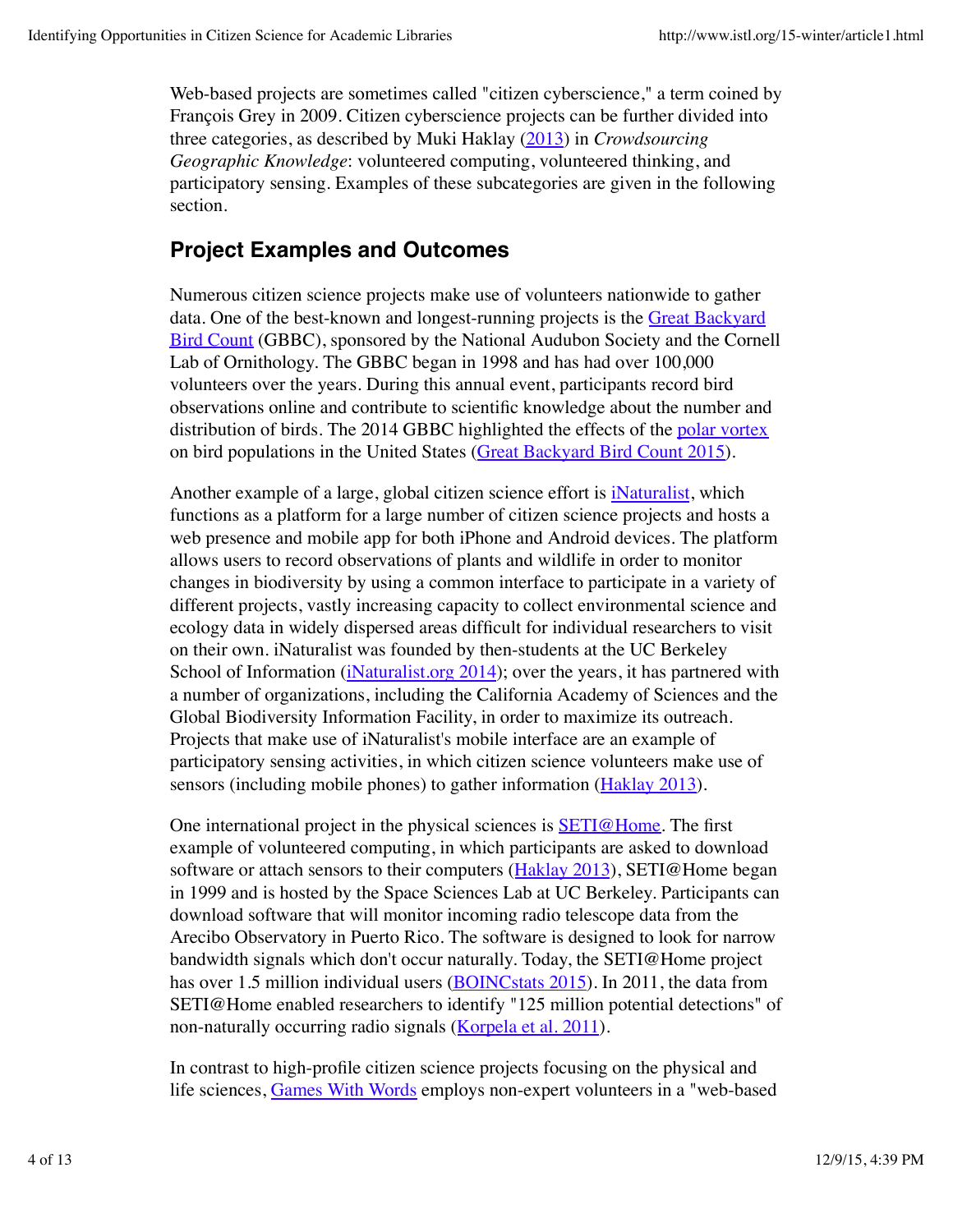research laboratory" focusing on language. Founded by a graduate student at Harvard University's Psychology Department, Games With Words is staffed by graduate students and researchers from across the United States (GamesWithWords.org n.d.). Projects include games such as "Ignore That" (which tests how well users can answer questions when potentially distracted by irrelevant information) and "VerbCorner" (which investigates the meaning people apply to various verbs in the context of a fanciful story). Games With Words illustrates the final category of citizen cyberscience, volunteered thinking, in which participants are asked to classify images or information or otherwise use their analytical skills to answer questions (Haklay 2013).

By describing this small number of the citizen science projects in existence, we hope to have provided a sense of the diverse opportunities in citizen science for prospective volunteers or facilitators. Information on other citizen science projects can be found through local hubs (e.g., http://www.nhm.org/nature /citizen-science for Southern California or http://www.calacademy.org/science /citizen\_science/ for Northern California), as well as broader resources such as SciStarter.

### **Ensuring the Mathematical Accuracy of Large-Scale Citizen Science Projects**

While citizen science projects take many forms, one underlying concern is ensuring that lay volunteers gather high-quality data. Scientists who have never employed a citizen science research methodology may perceive citizen science projects to not be "scientific" enough due to the level of training the citizen data collectors receive. Since faulty data collection methods can lead to faulty data, there may be an assumption that the results generated by these programs are unreliable. However, the Law of Large Numbers suggests that those concerns are mitigated. In any scientific measurement or observation, unlikely outcomes are called "outliers." The Law of Large Numbers states that if many measurements are taken, one outlier will not significantly influence the overall outcome of the investigation. An outlier is also more likely to be balanced by another outlier at the opposite extreme. (For a more rigorous definition and proof, see *A Primer in Probability* (2nd ed.) by Kathleen Subrahmaniam (1990, p. 232). Many other statistics texts offer derivations.)

Until recently, collecting thousands or millions of results was of limited value because the computing power to process that much data was not readily available on a scientist's desktop. As an alternative to waiting until supercomputer time was available, researchers saw statistical sampling as an efficient way to work around that shortcoming. While one takes for granted that a random sample should have the same general properties as the whole of the data does (assuming the sample is truly representative), this very assumption is the main source of error when sampling: The 2% of the data analyzed in the study may not be accurately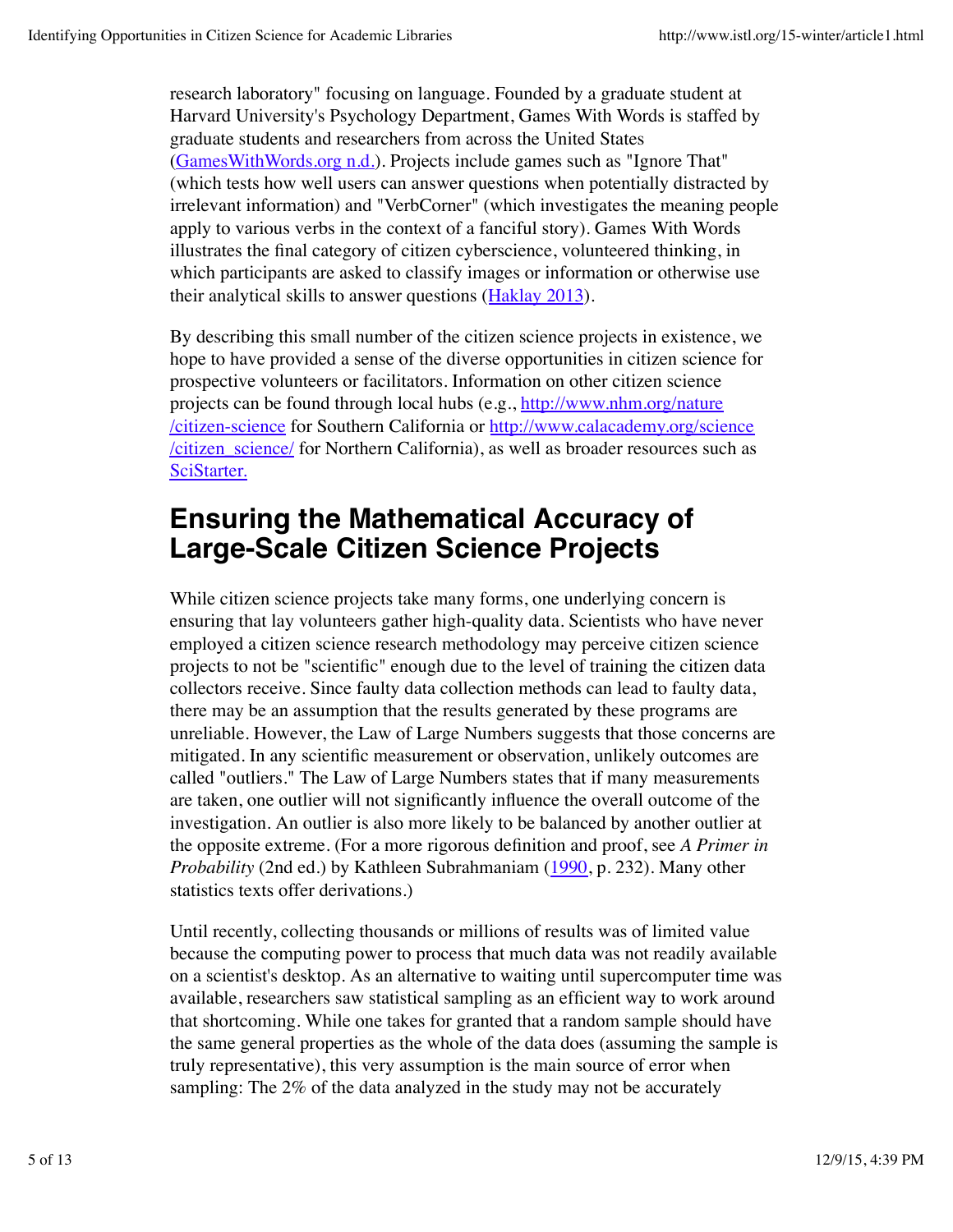representative of the 98% of the data that weren't included. The 1948 U.S. presidential election provides a well-known example: When many pollsters assumed that the 15% of voters still undecided would either not vote or break down into the same percentages as the 85% who did express an opinion, newspapers published the inaccurate headline "Dewey Defeats Truman" (Ross 1968, p. 251).

While analyzing all the collected data eliminates that source of error entirely, invalid data collection methods become more of a concern. To allow for this, many projects (including some featured at the CARL/SEAL-S Fall program, detailed below) have ways of filtering out the "bad" data (i.e., ways to build quality control into project design), resulting in numerous scholarly publications based on data collected by citizens (typically in collaboration with professional scientists) that have passed the scrutiny of the peer-review process (Bonney et al. 2014). Even in situations where data perceived to be flawed are not filtered out of the resultant dataset, the Law of Large Numbers shows that the data can still be usable.

Consider the following thought experiment: A coin is flipped a billion times to determine whether it is evenly weighted. Using a statistical sampling approach, one might observe 20 randomly selected flips and accurately record those results; as luck has it, 15 of those 20 flips landed tails. This particular outcome should occur randomly about 1.5% of the time. This statistical analysis concludes that the coin must be unevenly weighted. Using a more "big data" approach, one can observe and record every flip, but assume one misreads one's handwriting 5% of the time. Even with those data points that might be wrong due to error, one might still observe that the coin landed heads about 50% of the time. This statistical analysis concludes that the coin probably is evenly weighted.

Intuitively, we know that the latter analysis is the correct one--which is why large-scale citizen science projects can generate meaningful results even with non-experts gathering the information. The Law of Large Numbers allows the number of data points collected to outweigh the possibility that some of those data are invalid.

### **Academic Libraries and Citizen Science Projects**

Citizen science projects hone science literacy skills in observing, inferring, graphing, predicting, and making sense of the collected data. These outcomes align with the mission of libraries in promoting and providing tools and resources to master scientific and information literacy. By connecting researchers with eager citizen scientists, the library becomes a conduit for citizen science projects as well as an intellectual hub: a place to consume scientific information as well as to create and engage in scientific endeavors. Promoting citizen science highlights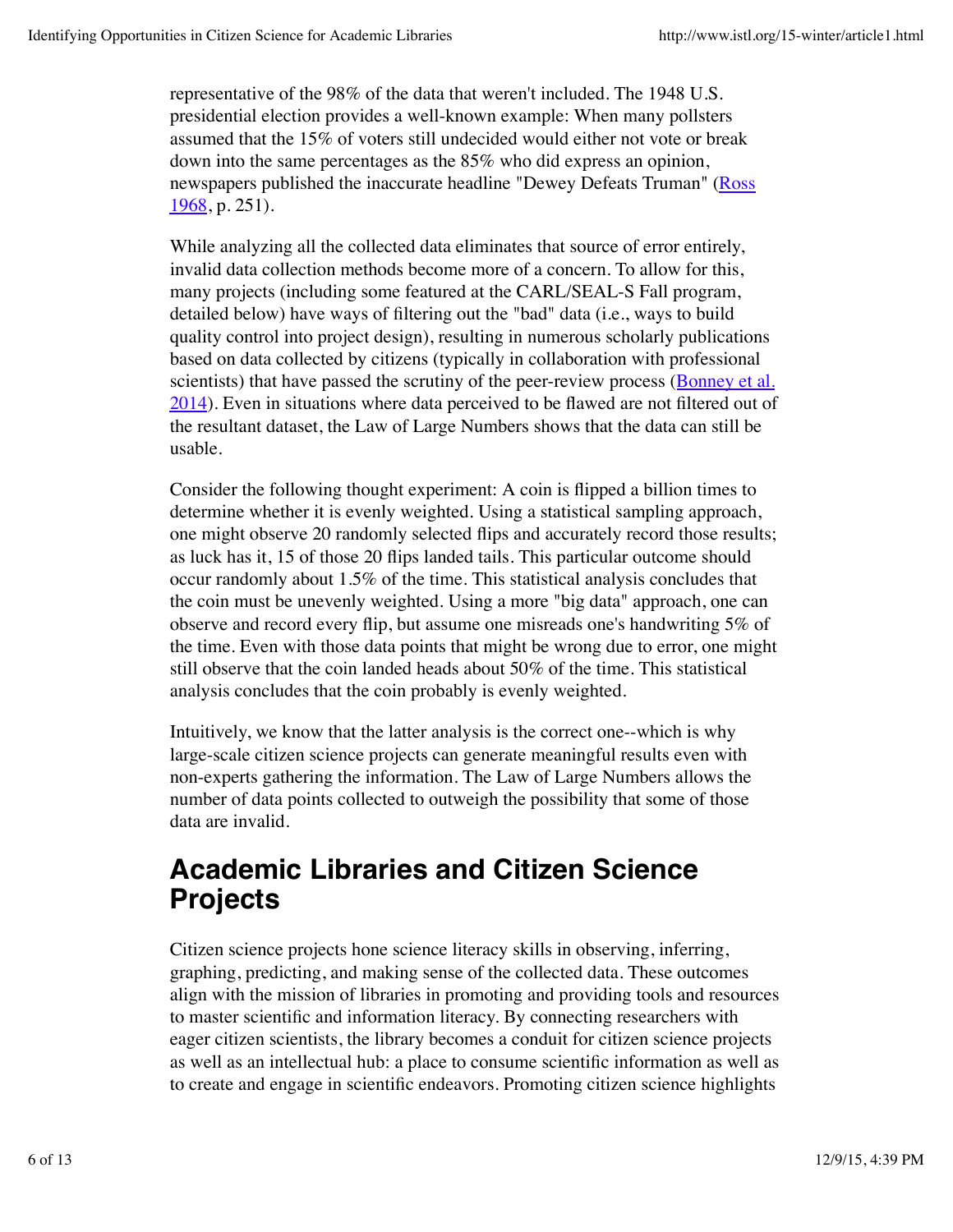the idea that students, armed with basic science concepts, can engage in research and extend their intellectual curiosity outside of the classroom. This section presents two examples of existing connections between citizen science and academic librarianship.

At the 2013 Special Libraries Association All-Sciences Poster Session (Special Libraries Association Biomedical and Life Sciences Division 2013), Allison Scripa and Purdom Lindblad presented a model of library involvement with citizen science projects in a learning-community residence hall at Virginia Tech. As part of the Citizen Science Challenge, residents were divided into houses competing to earn the Citizen Science Cup (highest-scoring team) and tours of special labs and facilities on campus (all teams). Throughout the academic year, students engaged in meteorology, ornithology, and botany citizen science projects. With SatCam, students captured observations of sky and ground conditions as an earth-observation satellite passed overhead and submitted data to help improve satellite modeling. For the GBBC, mentioned above, students provided real-time observations of birds within the local community and contributed data (along with other volunteers across the continent) to help create a snapshot of birds in migration. The last project in the sequence, **Project** Budburst, used students' data to track individual plant species adaptation to climate change (Lindblad & Scripa 2012). The participation fostered a positive attitude towards scientific research and showed that students with minimal scientific background can engage in research projects in the early stage of their undergraduate studies.

Another example comes from the oldAstronomy project, which is using a citizen science platform (Zooniverse) to turn a well-established literature database (Astrophysics Data System (ADS)) into a data source, by connecting the ongoing Astrophysics Data System All-Sky Survey (ADSASS) with citizen science (Goodman 2013). Project output includes an all-sky "heatmap" of the density of published articles on the sky and an image layer where astronomical images previously available only as figures within ADS-held articles are now viewable, in context, on the sky (Goodman 2013). Managed by the Harvard-Smithsonian Center for Astrophysics, ADS contains over 11.2 million online records for publications in astronomy and astrophysics, physics, and the arXiv e-prints (Smithsonian Astrophysical Observatory/National Aeronautics and Space Administration n.d.). Using a technique like georeferencing (which assigns information to a specific time and place on earth), citizen scientists add value to ADSASS by "astroreferencing" images in the ADS full-text corpus, enabling "astrometric alignment of an image of the sky according to given coordinates, orientation, and pixel scale" (Pepe et al. 2011). Since automated computer astroreferencing successfully captures only 1% of the tested images in the ADS system, the ADSASS project team has determined that human judgment and annotation provided by citizen scientists could do a much better job at classifying images of the sky and determining presence of sufficient metadata. Presented with images extracted from ADS articles, citizen scientists can identify "if an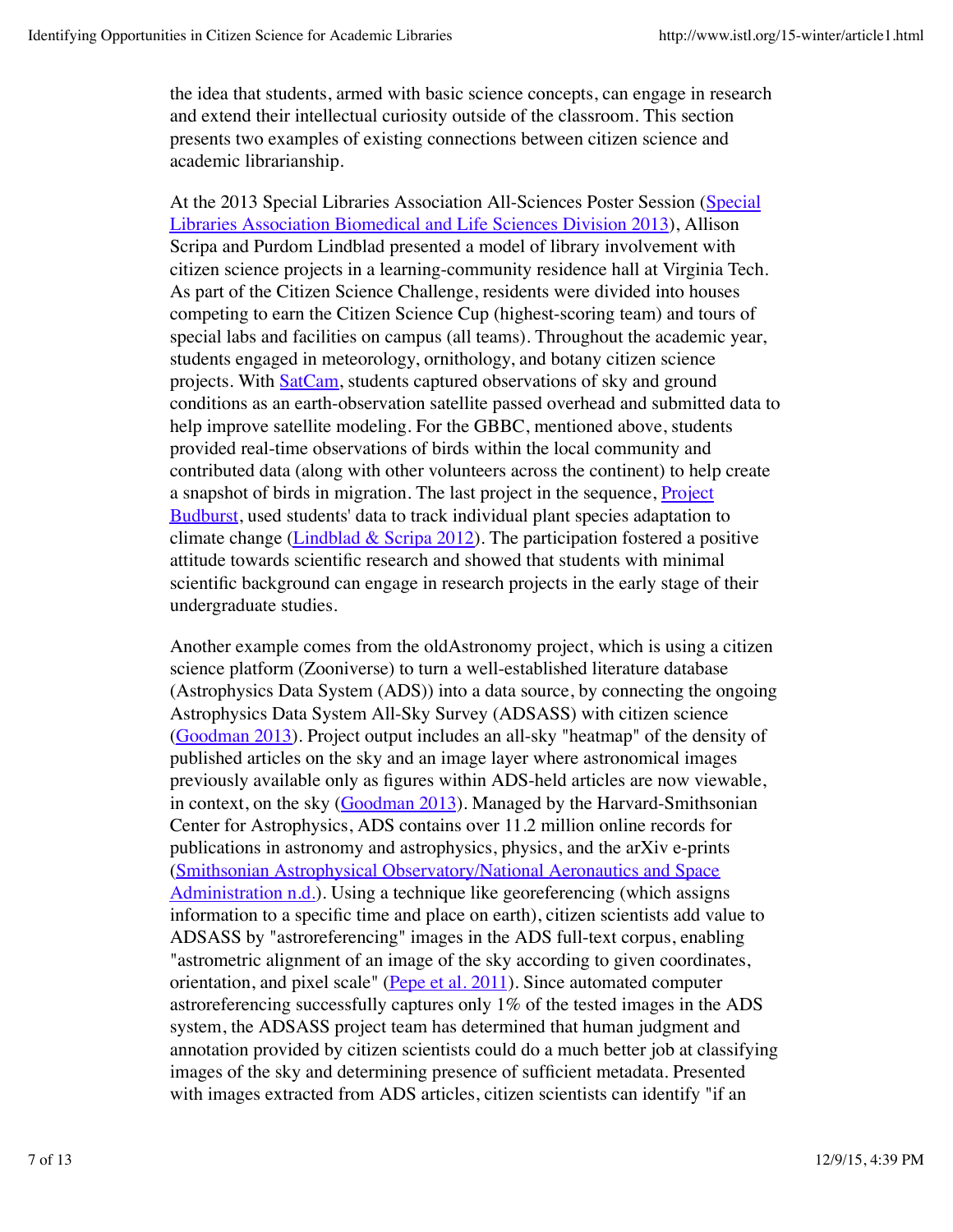image contains a sky field, if it has coordinates, and if its caption has references to coordinates, pixels scale, orientation, etc." (Goodman 2013). Beyond demonstrating the value crowdsourcing can add, this project further illustrates the increasing potential for academic libraries in stewardship of research data. Libraries can support the community-driven, human curation of crowd-sourced data that occurs through citizen science, by acting as potential "data quality hubs" (Giarlo 2013).

### **Librarians as Citizen Scientists: Educating Ourselves and Identifying Opportunities**

In 2013-14, CARL/SEAL-S programming centered around citizen science, with the goals of educating academic librarians about this popular topic and further investigating existing and potential academic library involvement. Our Fall 2013 professional development program, jointly planned with and held at the Natural History Museum (NHM) of Los Angeles County, featured a panel discussion followed by group participation in an outdoor citizen science activity. We revisited the subject at the California Academic & Research Libraries (CARL) 2014 biennial conference in San Jose, California, reporting conclusions from our Fall program and providing opportunities to participate in several indoor, hands-on citizen science activities.

Representing a diversity of organizations, project goals, and STEM subject areas, our Fall-program panelists were Lila Higgins (NHM), Kimball Garrett (NHM), Robert de Groot (USC and Southern California Earthquake Center), Aydogan Ozcan (UCLA Henry Samueli School of Engineering and Applied Science and the California Nanosystems Institute), and Katherine Pease (Heal the Bay). Two dominant themes emerged from a discussion of how to design rigorous research projects for non-experts. First, panelists emphasized the importance of thinking from the non-expert's perspective: Successful projects often employ common knowledge that participants already have and are location-based, in places where people already are. Rewards and incentives are also important motivators for non-expert participation. Second, panelists described several ways to build quality control into project design: For example, computer games can be designed to become more accurate as more people play. Alternatively, projects may rely on scientists to train citizens and/or check citizen work.

At NHM and CARL 2014, we explored different ways to be a citizen scientist. Outdoors, in our Fall citizen science activity, participants used iNaturalist to contribute to a species inventory for the NHM Nature Gardens. Because iNaturalist provides a common interface for a variety of different projects, this activity afforded participants a simple skill set that applies to other NHM projects, including the  $L.A.$  Nature Map, to which they were able to continue contributing information long after the day of our program. This extended connection--and the subsequent online collaboration to identify the species we'd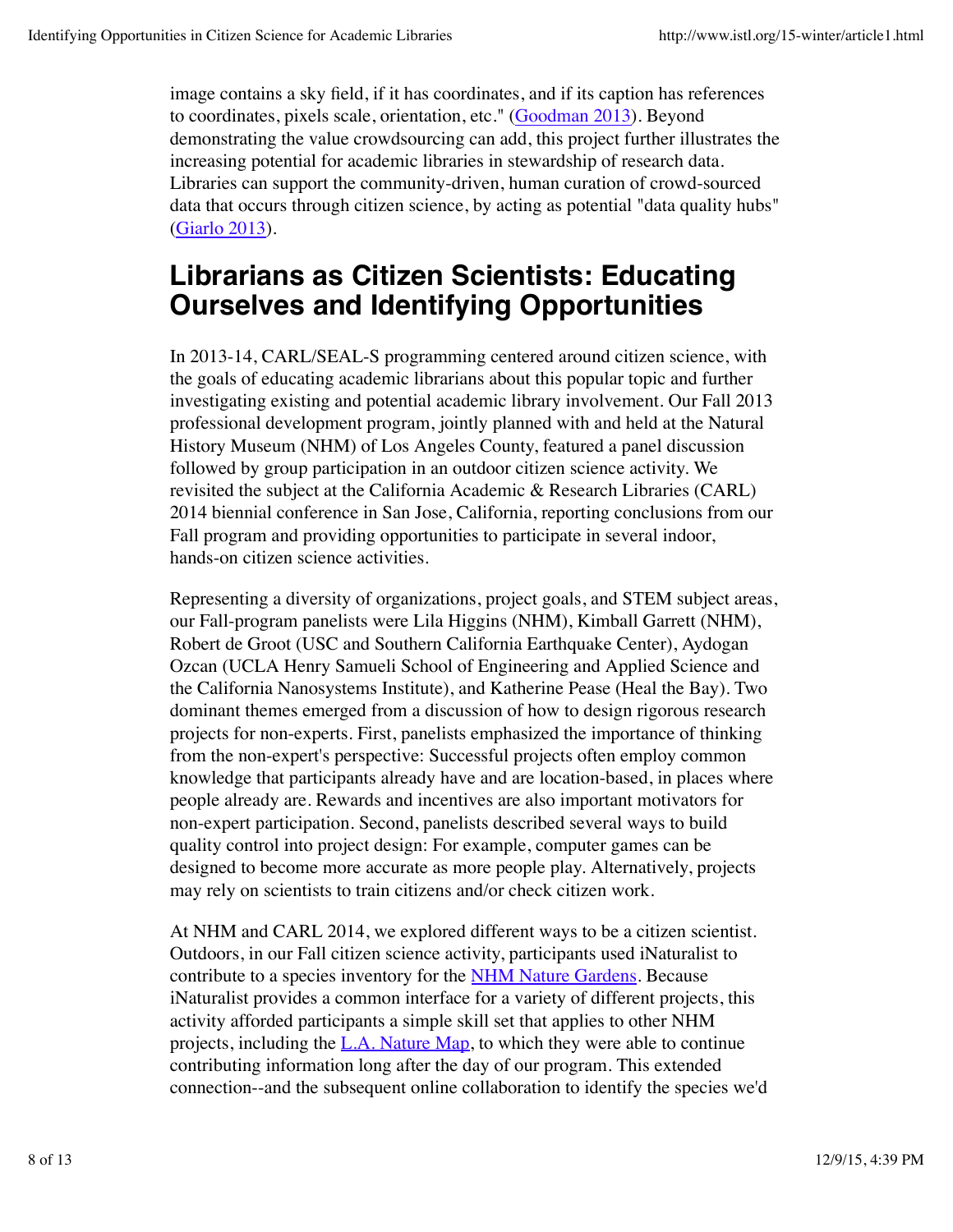observed--affirmed that citizen science is about more than data collection: Participation can also build community, and change the way we look at the world around us.

At CARL 2014, participants tried three indoor citizen science projects: Galaxy Zoo, Happy Moths (via Citizen Sort), and Ignore That! (via Games With Words). When several participants reported feeling uncertain (or even worried) about their ability to contribute sufficiently rigorous data to the hands-on activity, it was suggested that this might be analogous to how students feel when doing literature searches using library resources. It was also noted that the inclusion of a socialscience project (Ignore That!) inspired ideas for citizen science applications to library and information science research.

### **Future Directions: Potential Roles for Academic Libraries**

Through discussion with panelists and participants at our 2013-14 programs (Cheney et al. 2014; Higgins et al. 2013), we have identified several potential roles academic libraries could play in citizen science. Academic librarians could facilitate collaboration by making use of established relationships with faculty, staff, students, and others in the community to connect citizen scientists and researchers. Additionally, they could provide opportunities for students to refine their career objectives via hands-on research in their potential fields of study. Academic libraries could provide data curation services, internet access, technology training, and space for makerspaces and other citizen science work (Cheney et al. 2014; Higgins et al. 2013). The importance of outreach and communication--through formal publications as well as informal storytelling- creates further opportunities in data visualization, e-book production, and the capture and preservation of oral histories (Menninger 2014).

Because many citizen scientists lack the access to research materials provided by academic institutions, citizen science has the potential to impact scholarly communications and encourage open access publishing. During the research process (to the extent licensing agreements would allow), it may be possible for academic libraries to provide broader access to the published scientific literature. Enabling participants to contribute to that body of literature, through citizen science projects, enhances their learning experience and engenders a sense of pride (Dickinson & Bonney 2012, p. 22). Because citizen science projects rely heavily on the general public, researchers often feel obliged to make their publications available to readers without institutional privilege (Menninger 2014), resulting in a frequent preference for open access journals. Current efforts to create a new journal focusing on the study of citizen science as a practice (rather than on the results of citizen science projects) have established full open access as a priority (Citizen Science Association 2013).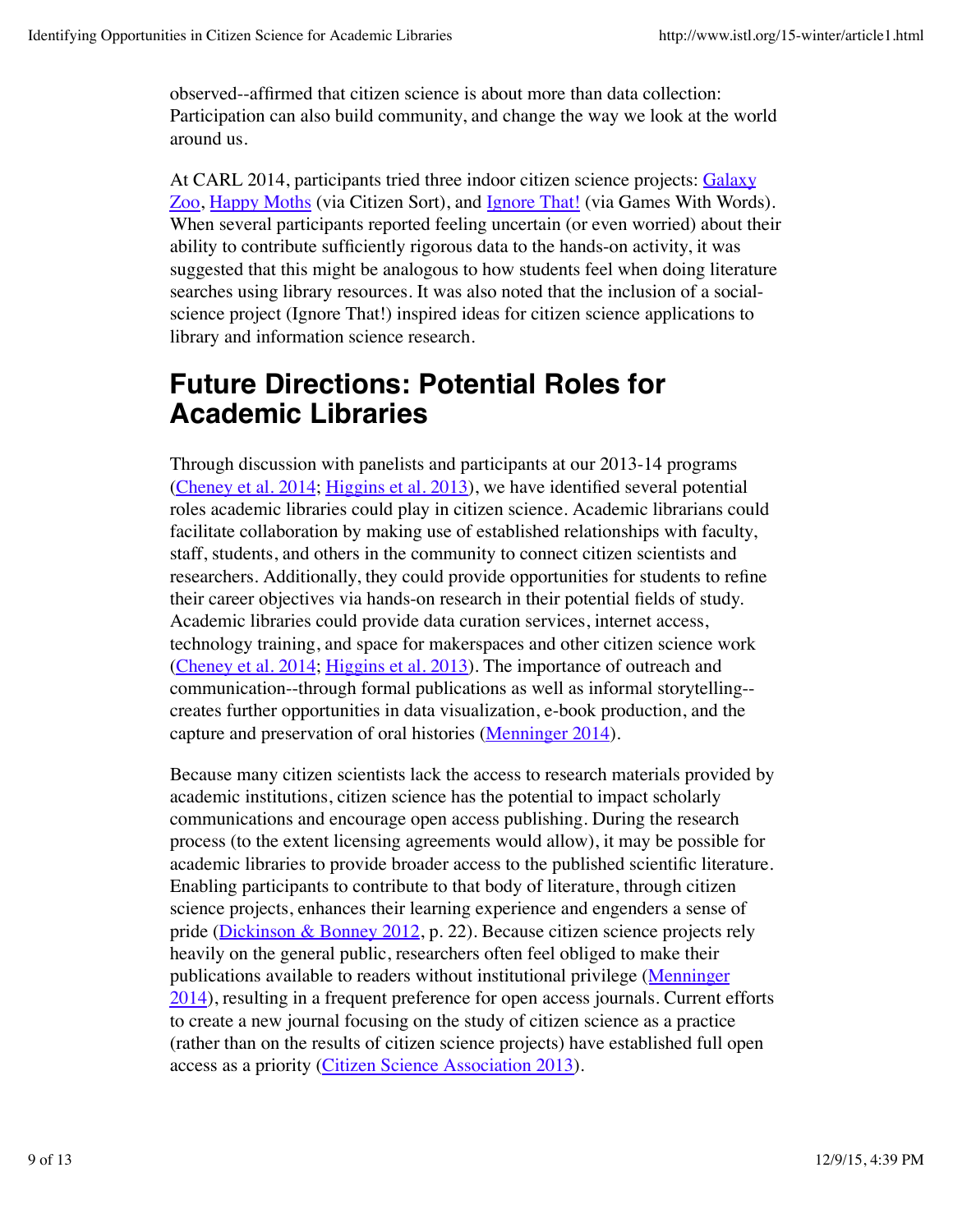## **Conclusion**

By providing a way for non-experts to become personally invested in scientific research and contribute to the creation of new scientific knowledge, citizen science allows participants to feel they can make a difference in big issues like biodiversity, habitat preservation, and global health--crucial, overwhelming issues that often leave untrained individuals feeling powerless. By empowering people (including previously unrepresented constituencies) to help solve such problems using evidence-based solutions, and by building a much broader, personally invested community around such efforts, citizen science can generate social benefits in addition to providing researchers a means to collect or process large amounts of data. Increased access to, engagement with, and participation in scientific research aligns naturally with work already being done in academic libraries, as many services academic libraries currently provide could have specific applications to citizen science projects.

## **Acknowledgements**

The authors would like to acknowledge our colleagues at the Natural History Museum (NHM) of Los Angeles County: Richard Smart (Citizen Science Program Coordinator), Lila Higgins (Citizen Science Manager), and Richard Hulser (Chief Librarian), who were instrumental in our event planning and have greatly enriched our understanding of citizen science.

### **References**

**BOINCstats.** [Internet]. [Updated 2015 Jan 11]. Berkeley (CA): Berkeley Open Infrastructure for Network Computing (BOINC). Available from: http://boincstats.com/

**Bonney, R., Shirk, J.L., Phillips, T.B., Wiggins, A., Ballard, H.L., Miller-Rushing, A.J., and Parrish, J.K.** 2014. Next steps for citizen science. *Science* 343:1436-1437. doi:10.1126/science.1251554

**Cheney, L., Cohen, C., Duong, K., Pettway Unno, Z., and Snyder, L.** 2014. Citizen science: Collaborative research, community inclusion. Presented at: California Academic and Research Libraries conference; San Jose, CA.

**Citizen Science Association.** 2013. *Journal proposal SEPT 2013* [Internet]. Winter Harbor (ME): Schoodic Institute. Available from: http://citizenscienceassociation.org/planning/sept-2013-committee-proposals /journal-proposal-sept-2013/

**Cooper, C.** 2013. Pearls across the Zooniverse: When crowdsourcing becomes citizen science. *Guest Blog on Scientific American.* [Internet]. Available from: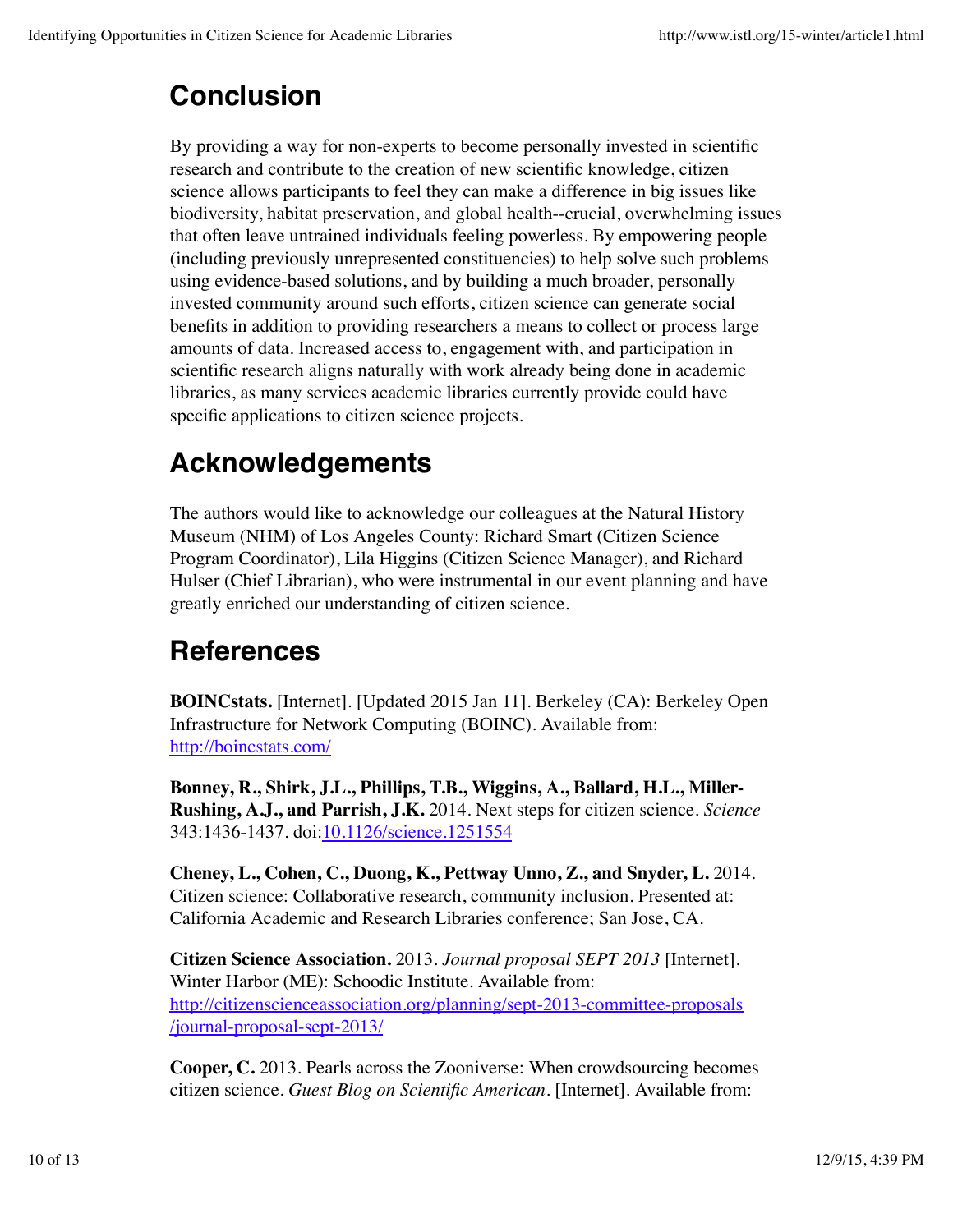http://blogs.scientificamerican.com/guest-blog/2013/02/28/pearls-acrossthe-zooniverse-when-crowdsourcing-becomes-citizen-science/

**Defining Citizen Science.** [Internet]. [Updated 2015]. Ithaca (NY): Cornell Lab of Ornithology. Available from: http://www.birds.cornell.edu/citscitoolkit/about /definition

**Dickinson, J.L. and Bonney, R.** 2012. Overview of citizen science. In: Dickinson, J.L. and Bonney, R., editors. *Citizen science: Public participation in environmental research.* Ithaca (NY): Cornell University Press. p. 19-26.

**GamesWithWords.org.** [n.d.] About GamesWithWords: People. [Internet]. [Accessed 2015 Jan 11]. Cambridge (MA): Massachusetts Institute of Technology. Available from: http://www.gameswithwords.org/people.html

**Giarlo, M.J.** 2013. Academic libraries as data quality hubs. *Journal of Librarianship and Scholarly Communication* 1:1-10.

**Goodman, A.** 2013. oldAstronomy: Crowdsourcing the classification of historical astronomical images [Internet]. Proposal submitted to the National Aeronautics and Space Administration. Available from: http://projects.iq.harvard.edu/files/seamlessastronomy/files /oldastronomy\_adap\_public.pdf

**Great Backyard Bird Count (GBBC).** [Internet]. 2015. Ithaca (NY): Cornell Lab of Ornithology. Available from: http://birds.audubon.org/great-backyardbird-count

**Grey, F.** 2009. Viewpoint: The age of citizen cyberscience. *CERN Courier* [Internet]. [Cited 2015 Jan 11]. Available from: http://cerncourier.com/cws/article /cern/38718

**Haklay, M.** 2013. Citizen science and volunteered geographic information: Overview and typology of participation. In: Sui, D. et al., editors. *Crowdsourcing geographic knowledge.* Dordrecht (Netherlands): Springer. p. 105-122.

**Higgins, L., Garrett, K., de Groot, R., Ozcan, A., and Pease, K.** 2013. Panel discussion at Citizen Science & Libraries (CARL/SEAL-S program) at the Natural History Museum of Los Angeles County; Los Angeles, CA.

**iNaturalist.org.** [Updated 2014 Nov 18]. About iNaturalist. [Internet]. San Francisco (CA): California Academy of Sciences. Available from: http://www.inaturalist.org/pages/about

**Korpela, E.J., Anderson, D.P., Bankay, R., Cobb, J., Howard, A., Lebofsky, M., Siemion, A.P.V., von Korff, J., and Werthimer, D.** 2011. Status of the UC-Berkeley SETI efforts. In: *SPIE Proceedings* 8152, Instruments, methods,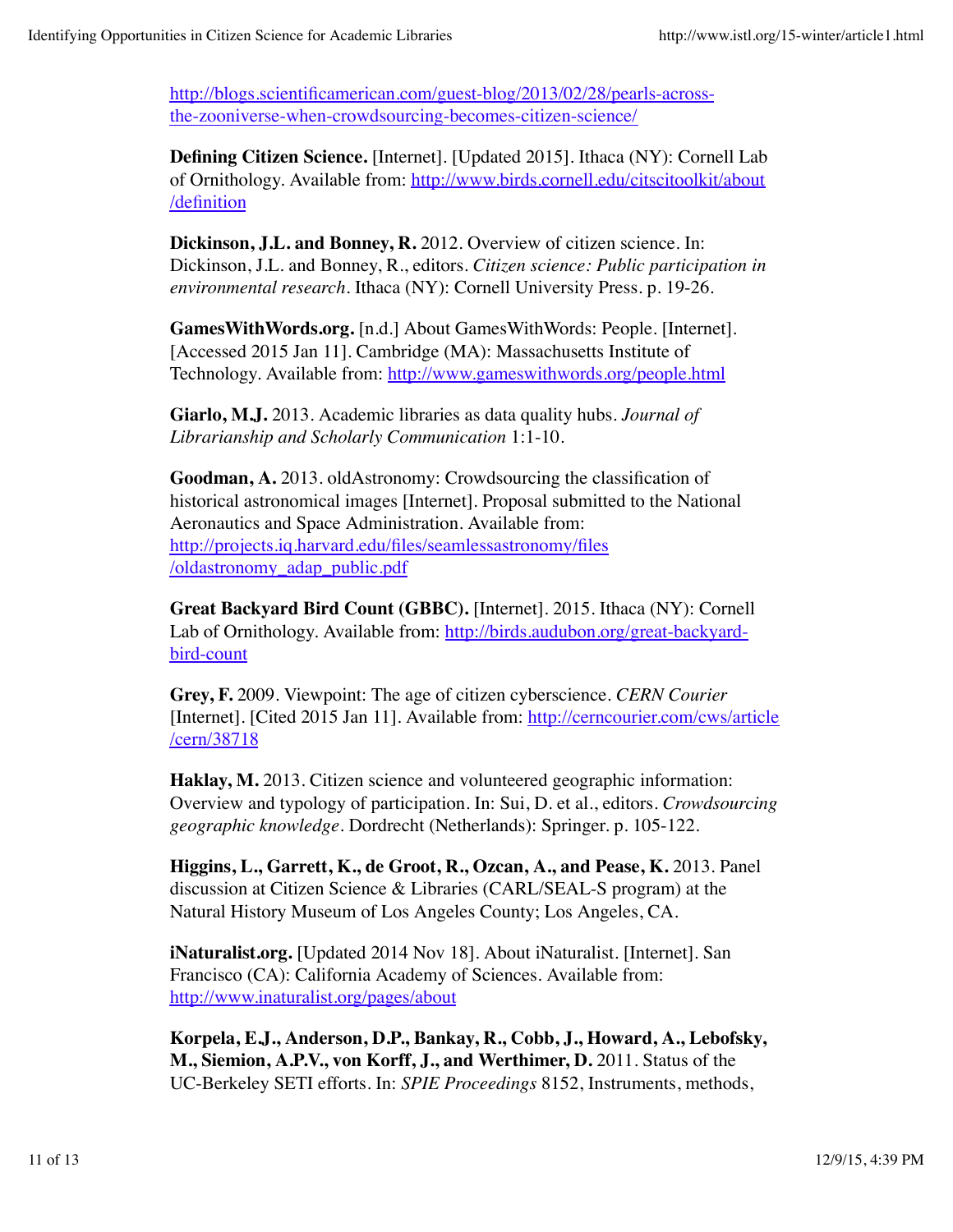and missions for astrobiology XIV, 815212 (September 23, 2011) [Internet]. Available from: http://setiathome.berkeley.edu/~korpela/papers /korpela\_SPIE\_11.pdf

**Lindblad, P. and Scripa, A.** 2012. WAJ Citizen Science Challenge [Internet]. Blacksburg (VA): Virginia Tech. Available from: http://purdom6.wix.com /waj-citizenscience

**Menninger, H.** 2014. Climate at hyper-local scales: Engaging the public to study the ecology of our homes and bodies. Presented at: Science Boot Camp for Librarians Southeast; Raleigh, NC.

**Newman, G., Wiggins, A., Crall, A., Graham, E., Newman, S., and Crowston, K.** 2012. The future of citizen science: emerging technologies and shifting paradigms. *Frontiers in Ecology and the Environment* [Internet]. [Cited 2014 Jun 6];10:298-304. Available from: http://www.esajournals.org/doi/abs /10.1890/110294

**Pepe, A., Goodman, A., and Muench, A.** 2011. The ADS all-sky survey. In: *Astronomical Data Analysis Software and Systems XXI; proceedings of a conference held at Marriott Rive Gauche Conference Center, Paris, France, 6-10.* San Francisco (CA): Astronomical Society of the Pacific: 275-278.

**Ross, I.** 1968. *The loneliest campaign: The Truman victory of 1948.* New York (NY): New American Library.

**Silvertown, J.** 2009. A new dawn for citizen science. *Trends in Ecology & Evolution* 24(9):467-471. DOI: 10.1016/j.tree.2009.03.017

**Special Libraries Association Biomedical and Life Sciences Division (SLA DBIO).** 2013. DBIO: Contributed Posters 2013 [Internet]. Available from: http://dbiosla.org/events/past\_sla\_conference/San%20Diego /contr\_posters2013.html

**Smithsonian Astrophysical Observatory/National Aeronautics and Space Administration (SAO/NASA).** [n.d.] Astrophysics Data System (ADS). [Internet]. [Accessed 2015 Jan 11]. Cambridge (MA): Harvard-Smithsonian Center for Astrophysics, High Energy Astrophysics Division. Available from: http://adswww.harvard.edu/

**Stevens, A.** 2013. Citizen science. Echus overlook [Internet]. Available from: http://echusoverlook.net/citizen-science/

**Subrahmaniam, K.** 1990. *A primer in probability.* New York (NY): M. Dekker.

Previous Next